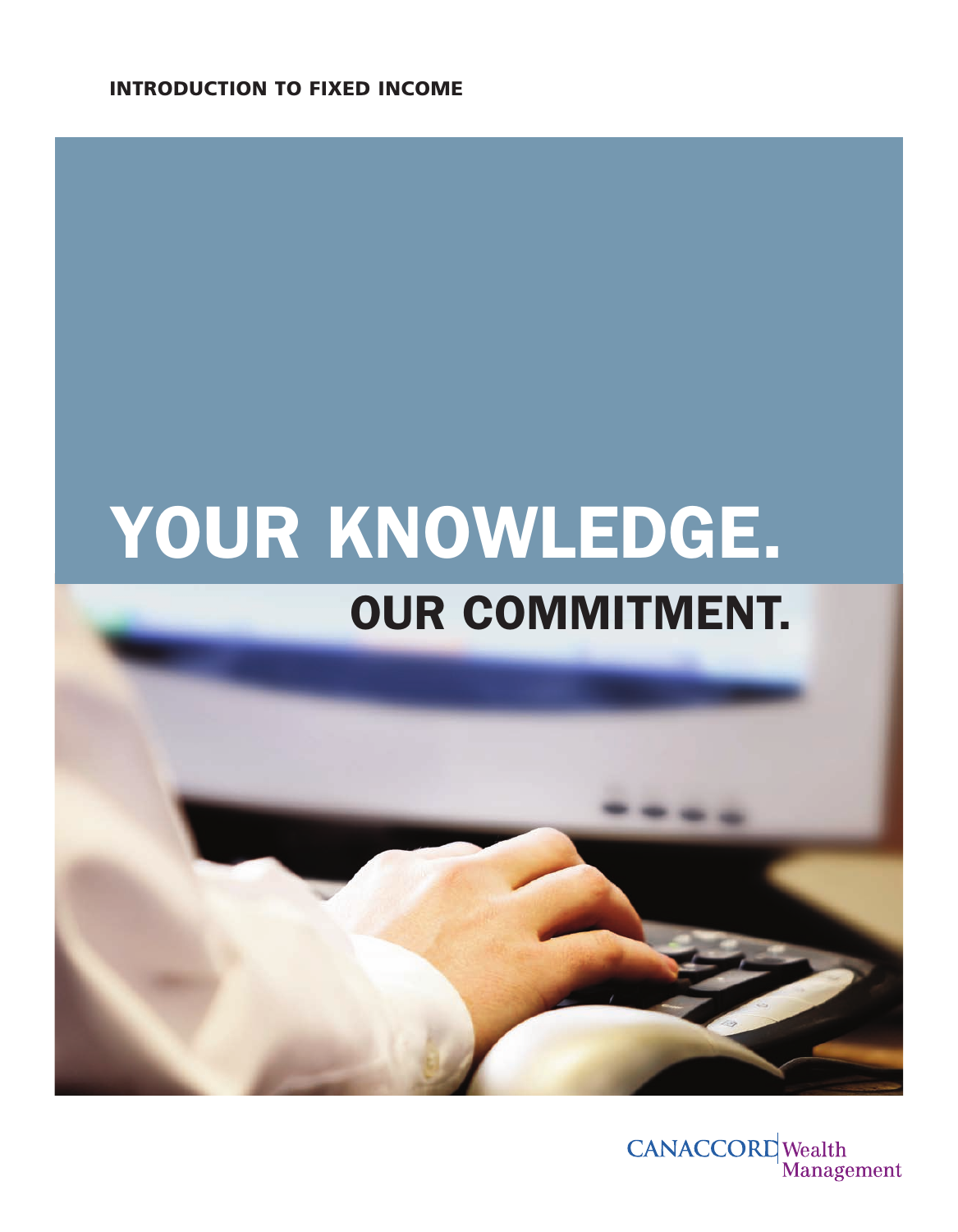Fixed Income products, such as bonds, are an important part of many people's investment portfolios. Whether they are used as a complementary component to other investment strategies, or as a single investment tool, they provide clients with an established rate of return and better predictability than other investment solutions.

Many clients have questions about how fixed income products work. The information on the following pages provides you with answers to common questions about fixed income products.

We hope you find this information helpful.

*As with all investing decisions, we recommend you discuss fixed income investment opportunities with your Canaccord Advisor to ensure they suited appropriately for your complete Wealth Strategy.*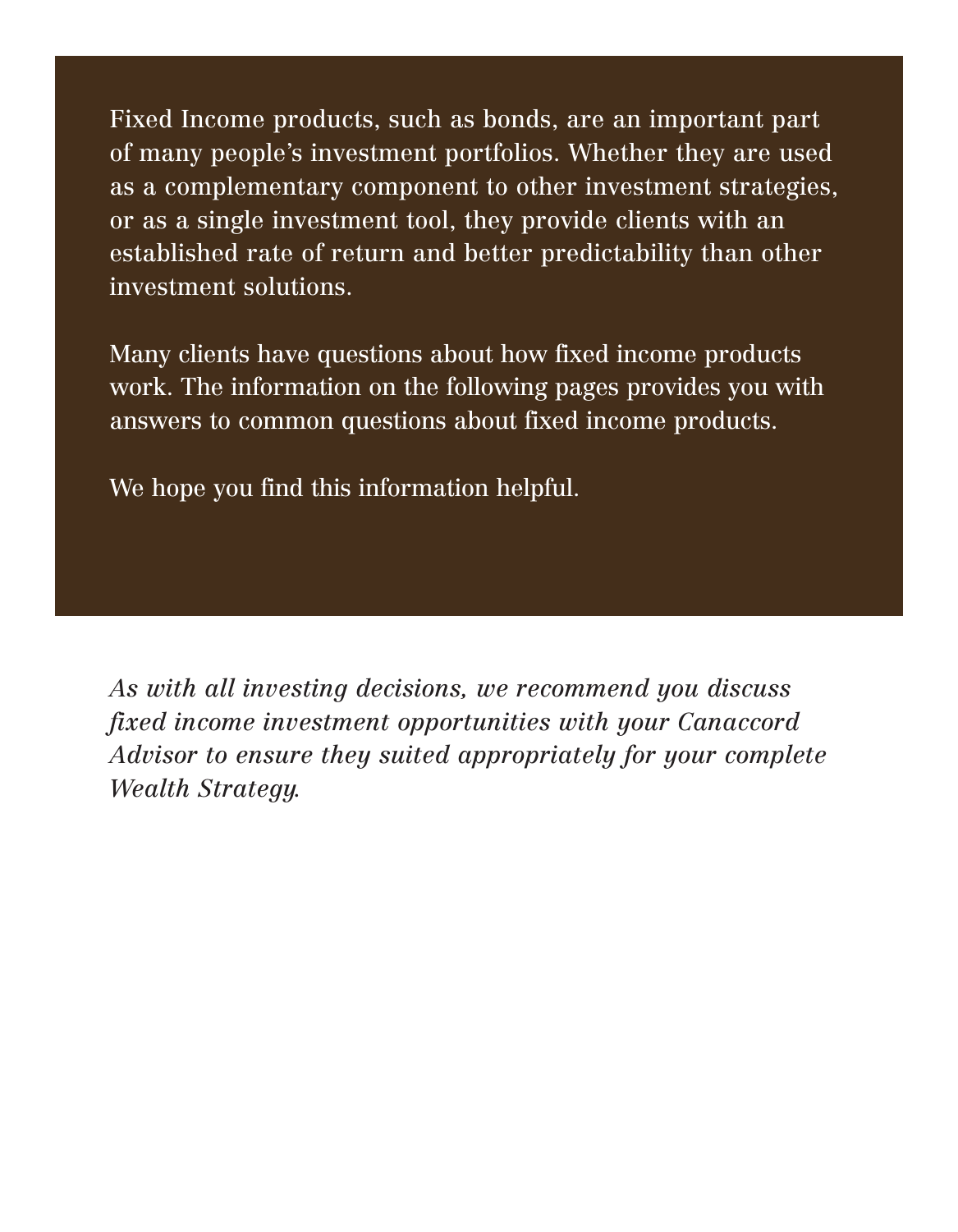## **FIXED INCOME**

Both governments and companies can issue bonds to borrow money. As with a regular loan, the people lending the money expect to be paid interest (the coupon), and the monies must be repaid in a specific period of time (the maturity date).

#### **BOND ISSUERS:**

Bonds can be issued from a wide variety of sources, such as governments, banks and corporations. As such, they also come with vastly different credit ratings and associated credit risk. The following are some of the different bond issuers:

#### *Government of Canada:*

The Federal Government is the largest and most frequent issuer of debt. They hold quarterly refundings for maturities ranging from 2-30 years. The minimum denomination is \$1000 and they trade in increments of 1000. As these bonds are direct obligations of the Federal Government, they carry the highest credit rating - AAA.

*Canada Housing Trust (CHT) / Government Agencies:* These bonds are issued by CMHC (Canada Mortgage and Housing Corporation) and are guaranteed by the Federal Government. They are rated AAA. CHT bonds trade in increments of 1000 and are issued generally, in maturities of 5 and 10 years. There are also other government agencies that issue debt on an ad hoc basis such as Export Development Company (EDC).

#### *Provincial and Municipal Bonds:*

Each Province in Canada has the ability to issue bonds, and does so, depending on their financing needs. Ontario and Quebec are the most frequent issuers. All Provincial bonds trade in increments of 1000 and are issued in maturities ranging from 2 to 30 years. The credit rating of the bonds depends on the individual Province and range from A to AAA.

Municipalities and Cities can also issue bonds when they need financing. As well, there are "collectives" such as MFABC (British Columbia Municipal Financing Authority) that will borrow on behalf of cities.

#### *Corporate Bonds:*

These bonds are issued by companies as a way of obtaining financing. Companies can also issue common shares, preferred shares and bonds. The bonds can range in maturities from 2 to 30 years and trade in increments of 1000. Each bond will carry the credit rating assigned to it by the various rating agencies.

#### *Coupons and Residuals:*

These issues are created by "stripping" the various components of a bond. The coupons and the residual (the lump sum at the end of the contract that matures at par) are all sold separately. These are the only issues that can trade in increments less than par. The coupons and the residual carry the credit rating of the various issuers.

#### *Money Market:*

Bonds are typically defined as having a maturity greater than 1 year at issuance and make interest payments, whereas money market instruments are less than one year and trade at a discount to maturity. Bonds are purchased at a price below 100 and mature at \$100 (par). The yield of a money market instrument is calculated as follows: Yield =  $((face value-price) / face value) \times (360$ days to maturity) x 100%

The following are some types of money market instruments:

#### *Canada Treasury Bills:*

These are direct obligations of the Government of Canada. They are rated AAA and are the most liquid of money market debt. They trade in increments of 1000 and are generally issued with maturities ranging from one month to one year.

#### *Bankers Acceptance and BDNs:*

BAs are issued by banks. They are actually loans that the bank has stamped with their guarantee and resold into the market. They carry the rating of the issuing bank and trade in denominations of 1000.

BDNs are bank deposit notes. They are issued by the bank's Treasury Department as a method of short term funding. They carry the rating of the issuing bank and trade in denominations of 1000.

#### *Commercial Paper:*

CP is issued by individual companies for short term funding. The rating is determined by the rating agency and may differ from the bond rating. CP trades in increments of 1000. Investments in CP require careful consideration because repayment at maturity is dependant on the company having the cash flow or ability to re-issue. The company itself should also be considered over and above the rating.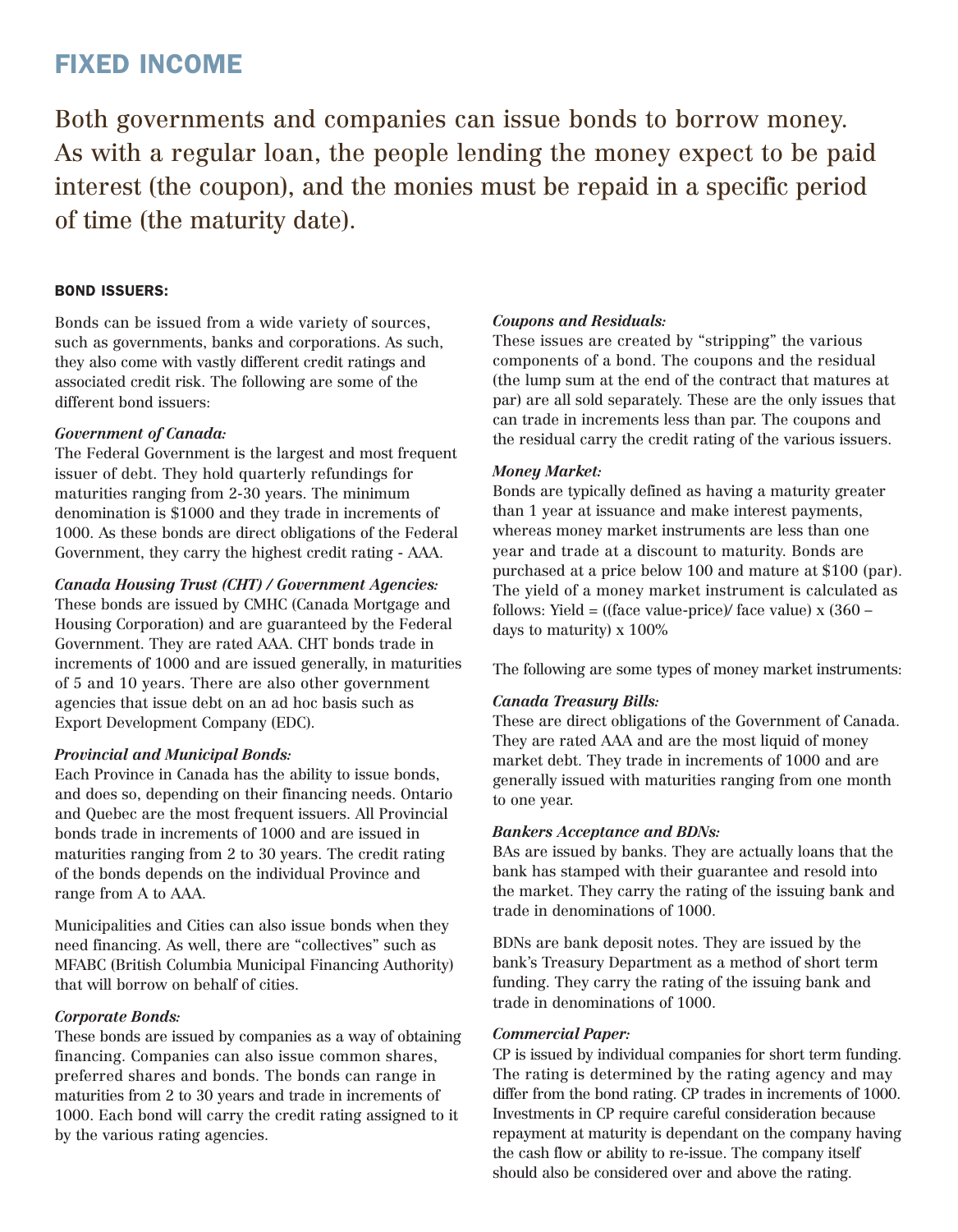## **FREQUENTLY ASKED QUESTIONS**

Below are some of the more commonly asked questions about fixed income products. Your Canaccord Advisor is available to answer any additional questions you may have.

#### *Will I get all of my money back if I sell my bond before maturity?*

That depends on factors such as the coupon rate of the bond, the prevailing interest rate, the term left to maturity and the current credit rating of the issuer. You could get more than face value if the coupon rate is significantly higher than current rates for similar securities.

#### *Why do bonds trade for less than face value?*

Let's assume a \$1,000 Government of Canada Bond is paying an interest or coupon rate of 3% with 10 years left to maturity. That means the income per year is \$30. If other bonds are available with an interest rate of 5%, this one could seem less desirable. So market pressure forces a price cut, perhaps to \$900, which looks like a good discount. But if you average out that \$100 capital gain which a buyer would make when it is cashed in 10 years later, it only comes to \$10 a year. Add that to the \$30 interest and the total return is \$40 per year. Taken as a percentage of the discounted price, this return is only 4.5%. Clearly, if the dealer wants to sell this bond, the discount will have to be more.

However, if the bond had only five years to run, the picture changes. Now that same \$100 capital gain (assuming the bond is sold for the same discount) is equal to \$20 a year. That makes for a \$50 per year return at the 3% interest rate. \$50 as a percentage of \$900 equates to about 5.6% which now makes the bond more attractive.

#### *How are capital gains made on bonds?*

Besides making money by collecting interest on a bond, you can also make a capital gain on a bond. Bonds are often sold for less than face value. If you buy one at a discount from face value and hold it to maturity you will make a capital gain when you cash it in. You will also make a capital gain if you buy your bond at par (face value) then sell it for more, which is called selling at a premium. But you can also take a capital loss if you sell the bond for less than what you paid for it.

#### *How do I know if a bond is suitable?*

There are many factors to consider.

The credit rating will help you determine if the bond meets the criterion of "investment grade". The typical guideline for investment grade is anything rated BBB or higher. Liquidity, or the ability to sell the bond in a reasonable amount of time, is also important. There are several factors that impact liquidity including the coupon and the term to maturity. The higher the coupon and the longer the maturity the less liquid the bond will be. This is especially true with corporate issues.

Of course, the most important factor is the client's investment criteria. Since bonds are available with many different levels of risk, there is a fixed income product that is best suited to meet their individual needs.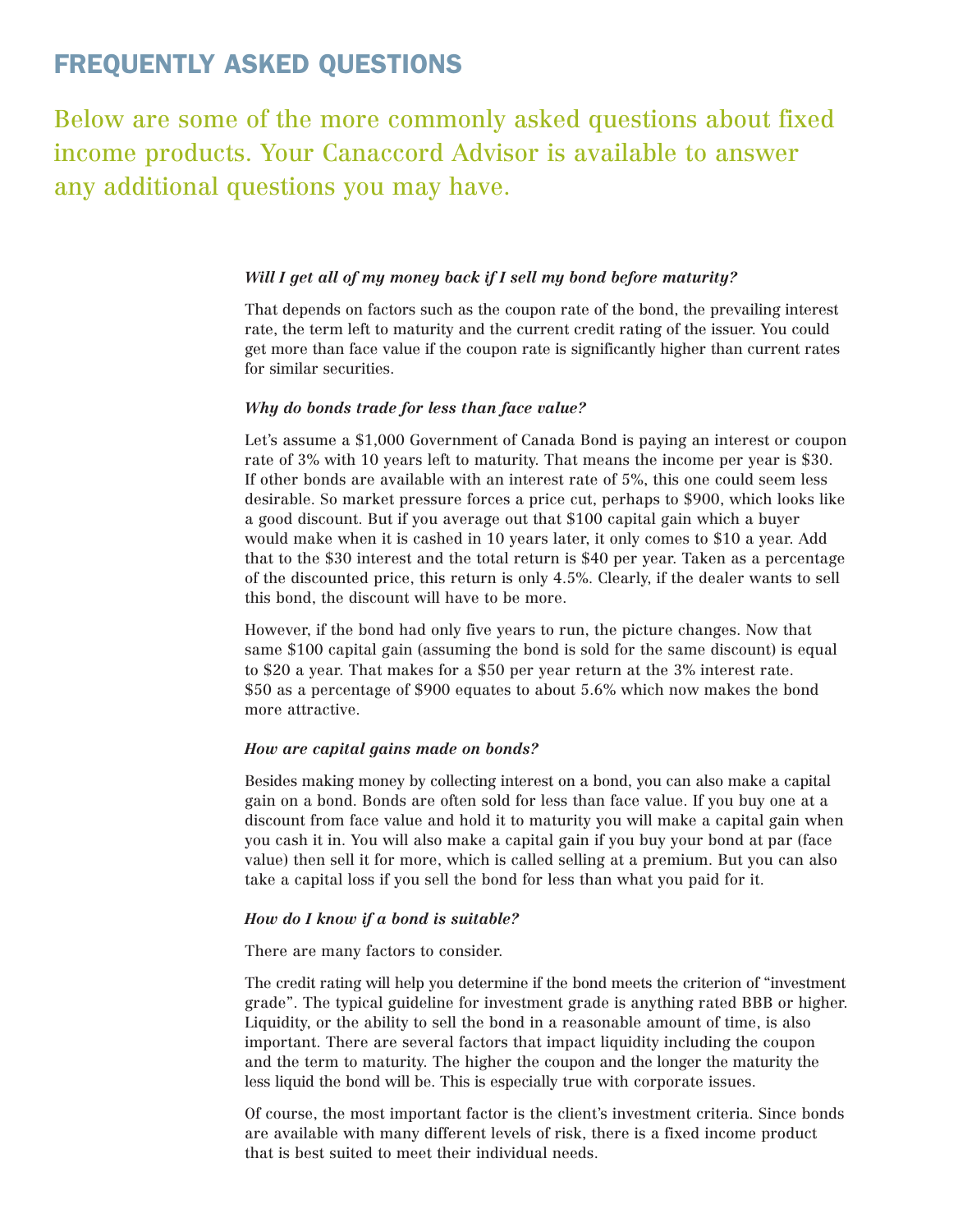

#### *What are GICs (Guaranteed Investment Certificates)?*

Technically, GICs are not considered bonds.

GICs are issued to investors by financial institutions such as banks, trust companies and credit unions for fixed periods of time at fixed rates of interest. These GICs are backed by the assets of the institution and are insured by the Canadian Deposit Insurance Corporation (CDIC), a federal government Crown Corporation. GICs are insured by the CDIC up to \$100,000 per beneficial account. Your Canaccord Advisor can provide you with further information on how this insurance program works. The most frequent term of GICs is one to five years. Canaccord maintains distribution relationships with a number of financial institutions so that we can provide you with GIC's from a variety of different issuers. With access to a number of GIC issuers Canaccord Advisors can actively sample the market prior to making a specific recommendation to you.

Most GICs do not offer any option for liquidity, which means an investor is locked into the investment until maturity. For investors with a portfolio of investments spread over a variety of different investments and terms. This lack of liquidity may not be an issue, but it is worth considering should the need for liquidity be a priority.

#### *What are Structured Notes or Principal Protected Notes (PPNs)?*

These are not considered fixed income instruments with respect to trading. Structured notes have many complicated variables and are best discussed with your Canaccord Advisor.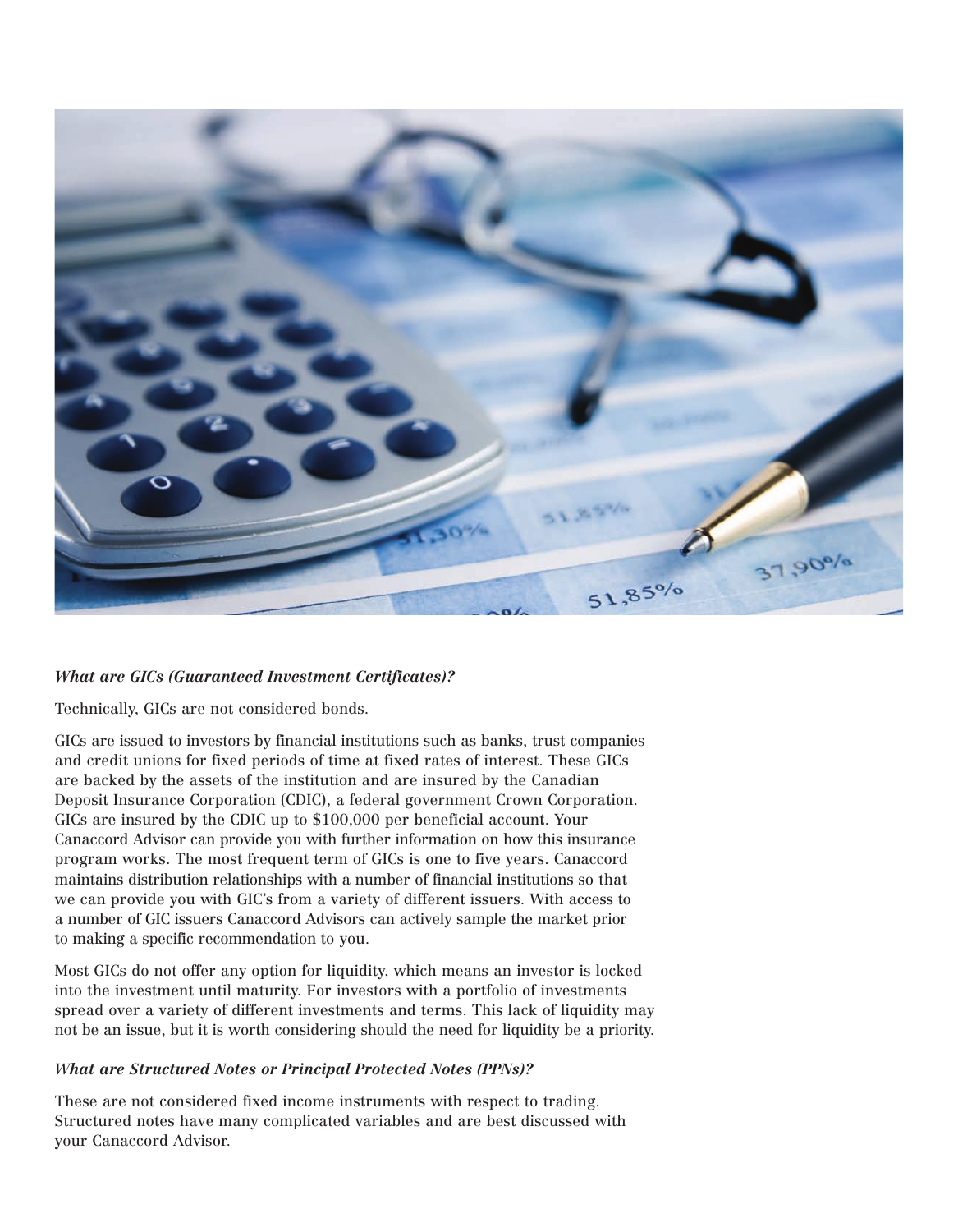### **FIXED INCOME DEFINITIONS**

Learning about fixed income products can be challenging, often the result of the terminology used to describe their creation and terms. Below are definitions of many of the commonly used words associated with fixed income products.

**Accrued Interest:** The interest accumulated on a bond or debenture since the last interest payment date.

**Ask:** The lowest price at which someone is willing to sell a security. This is the price where you would be willing to BUY a bond.

**Basis Point:** One hundredth of a percentage point. It is also used to describe differences in bond yields. For example: if one bond has a yield of 4.00% and other has a yield of 4.25% the difference between the two is 25 basis points (bps).

**Bid:** The highest price a person is willing to pay for a security. This is the price where you would be willing to SELL a bond.

**Business Day:** The days when most corporate and government offices are open for business, usually any day except Saturday, Sunday and legal holidays.

**Callable:** Securities that can be redeemed at the issuers' request. Issuers may reserve the right to pay off a bond before maturity to take advantage of lower interest rates.

**Compound Interest:** Interest earned on an investment at periodic intervals and added to the original amount of the investment. Future interest payments are then calculated and paid at the original rate on the new increased total. Interest on interest.

**Coupon:** This typically represents the six month interest payment on the face value of the bond.

**Current Yield:** The annual income from an investment stated as a percentage of the current value. This is calculated by dividing yearly interest by current price. For example: if the income is \$50 per year on a \$1000 face the current yield is 5%.

**Debenture:** A note issued by a company or government secured only by the general credit of the issuer, not by property or assets.

**Debt:** Money borrowed for general use. The issuer pays interest on the loan and is obligated to repay the principal on a fixed date.

**Default:** A bond is in default when the issuer fails to meet the obligations of the note. Examples would be failure to pay interest or to redeem the bonds at maturity.

**Discount:** The amount at which at bond sells below its par value.

**Extendible Bond or Debenture:** An issue with a fixed maturity date, but the holder has the option to extend the maturity date by a specified number of years.

**Face Value:** The amount that the issuer pays on maturity. Face value is not an indication of market value.

**Income Bond:** This bond will repay the principal but only pay interest when the company earns a certain amount of money. **Liquidity:** This refers to how easily large blocks of bonds can be traded without a significant change in price. This is probably one of the most important characteristics of a market.

**Long Bond:** A bond that has a maturity date greater than 10 years.

**Market Price:** The most recent price of a security.

**Maturity:** The date at which a bond is paid off.

**Money Market:** The short term part of the fixed income market. Generally this market is for securities with a term to maturity of less than two years. It includes Treasury bills, BAs and commercial paper.

**Mortgage Backed Securities:** Similar to a bond but backed by a pool of mortgages.

**Nominal Interest Rate:** The stated interest rate which does not take inflation into consideration.

**Offer:** Is the same as "ask". It is the side of the market where you would be willing to buy a bond.

**Par Value:** The stated face value of a bond.

Premium: The part of the bond that is in excess of face value or market price.

**Return:** The income earned or a capital gain made on an investment.

**Senior Bond Issue:** A corporate bond issue which has priority over other bonds as to its claim on the company's assets and earnings.

**Senior Debt:** This issue ranks ahead of other issues in terms of claims on assets in the event of any issuer break up.

**Settlement Date:** This is the day that the purchaser must remit payment for their securities and the seller must deliver the securities.

**Short Bond:** A bond that matures within 3 years.

**Spread:** The difference between the bid and ask price.

**Subject:** A bid or offer indicated for a security that does not commit the market maker to that specific price.

**Transaction Date:** The date on which a purchase or sale of a security takes place.

**Yield:** The return of an investment shown as a percentage.

**Yield to Maturity:** The rate of return an investor receives if a bond is held to maturity.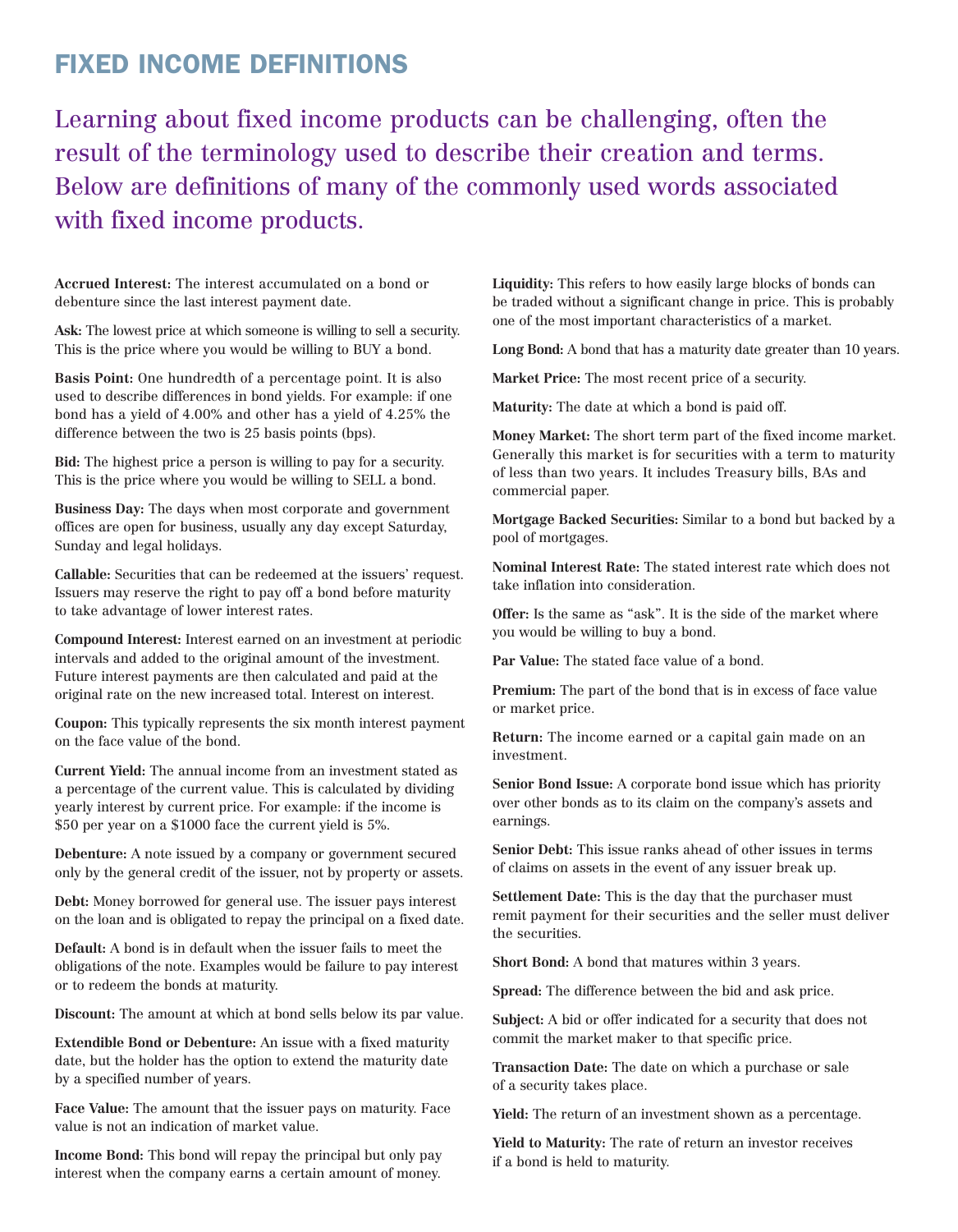Canaccord Wealth Management professionals work to safeguard your investments and preserve capital through strict adherence to investment guidelines. The result is sound portfolio performance with a vigilant eye on controlling risk.

*For more information about fixed income products, or to discuss appropriate fixed income solutions for your wealth strategy, please contact your Canaccord Advisor.*